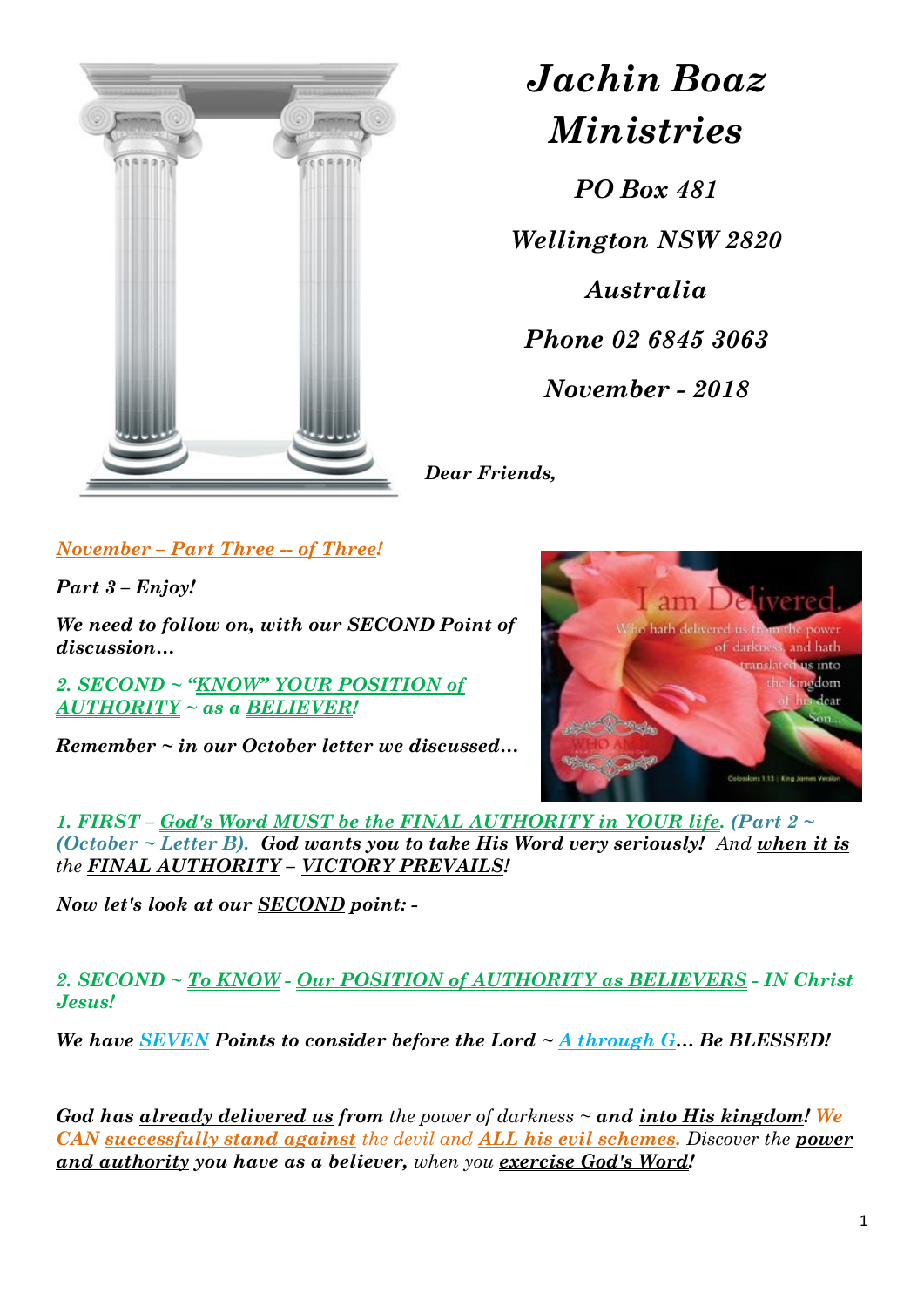*When you made Jesus Christ the Lord of your life, Colossians 1:13 says "you were delivered from the power of darkness."*

*The word "power" is literally translated "authority."* 

*You have been delivered from the power, or authority, of darkness ~ and placed into God's kingdom. Jesus said, "All power is given unto me in heaven and in earth. Go ye therefore..." (Matthew 28:18-19). That POWER was given to YOU as part of YOUR INHERITANCE ~ in Christ Jesus. You have entered into this POSITION of AUTHORITY because YOU are ~ IN HIM.*

*The Word says that righteousness has come upon all men (Romans 5:18). You may ask, "Then why don't ALL become righteous?" Because in order to RECEIVE it, you have to ACT on RIGHTEOUSNESS, from the point of AUTHORITY!*

*One day, I used my authority as a human being and made a CHOICE. I made the decision to receive Jesus as Lord of my life. At that moment, the righteousness that had been upon me, came inside me. I was MADE the righteousness of God in Christ. 2 Cor 5:21 says, "He hath made him to be sin for us, who knew no sin; that we might be made the righteousness of God in him."*

# *A. Jesus SECURED Our POWER and AUTHORITY!*

*Jesus succeeded in securing all power by going to the cross, dying a horrible death, suffering the penalty for sin, and defeating Satan in the pit of hell. He came to earth as a man for one reason: to RECAPTURE the AUTHORITY Satan had stolen through Adam's disobedience in the Garden. Jesus was called the last Adam (1 Cor 15:45). After SECURING that POWER and AUTHORITY, He freely GAVE IT over into the hands of THOSE who would BELIEVE on Him — you and me!*

*It is not enough for us to simply accept Jesus' work at Calvary. We are held responsible for much more. Jesus' WORDS in Mark 16 were NOT intended for the EARLY Church ALONE. HIS WORDS are just as vital and real today, as when they were first spoken. Selah! (A PAUSE and PONDER moment for you.)*

*Jesus appeared to His disciples after His resurrection from the dead. HIS WORDS to them FORM the BASIC FOUNDATION for the work of the New Testament Church. It was at that time He DELEGATED the AUTHORITY ~ to carry out that WORK.*



### *Beginning in verse 15…*

*Jesus said: "Go ye into all the world, and preach the gospel to every creature. He that believeth and is baptized shall be saved; but he that believeth not shall be damned. And these signs shall follow them that believe; In my name shall they cast out devils; they shall speak with new tongues; they shall take up serpents; and if they drink any deadly thing, it shall not hurt them; they shall lay hands on the sick, and*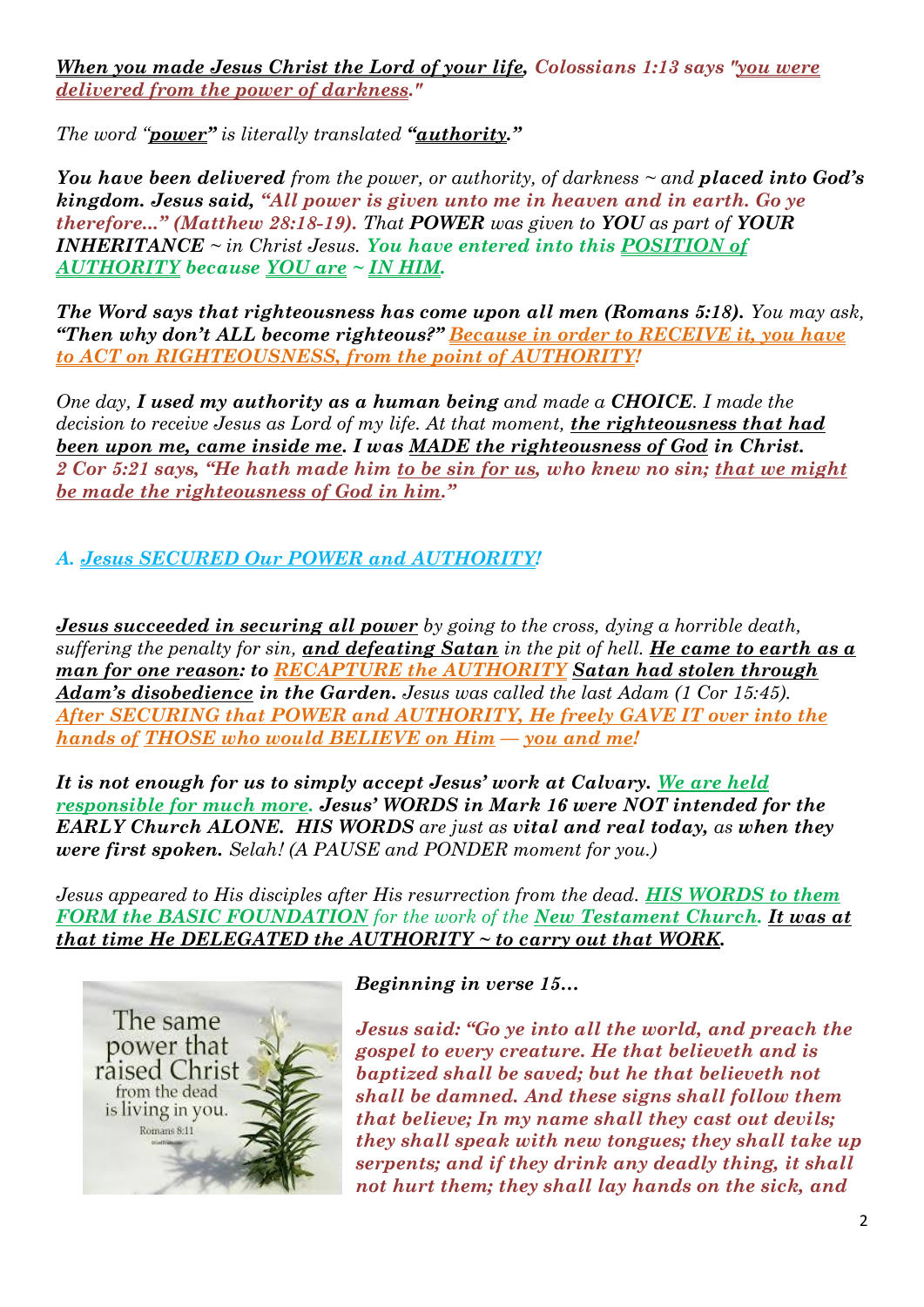*they shall recover" ([Mark 16:15-18\)](http://biblia.com/bible/nkjv/Mark%2016.15-18).*

*B. We Have AUTHORITY to Preach the Gospel.*



*"Go ye into all the world, and preach the gospel to every creature." (Mark 16:15)*

*Every born-again believer has the authority and responsibility to preach the gospel of Jesus Christ, in this earth.*

*\*\*\*\*\*\*\* IF you CANNOT go, YOU CAN send someone else ~ in your place! \*\*\*\*\*\*\**

*"And these signs shall follow them that believe...."*

*Notice WHO … is to DO ALL these things: THEM ~ THAT BELIEVE!!! The signs will follow the believers who ACT in FAITH and BOLDLY SPEAK in Jesus' Name. THEY shall cast out devils; THEY shall speak with new tongues; THEY shall lay hands on the sick. BELIEVERS are the ones with the POWER and AUTHORITY to DO these things!!!*

*Verse 20 says, "They went forth, and preached everywhere, the Lord working with them, and confirming the word with signs following." God will confirm His Word, but FISRT it has to be SPOKEN FORTH. That is where you and I come in. God does not preach; He has given us the AUTHORITY to do the preaching. God will not lay hands on the sick. He will bring the healing, but YOU AND I as believers, MUST lay hands on the sick, BY FAITH, BELIEVING God WILL PERFORM His Word! Selah! WOW!!!*

*C. We Have AUTHORITY to Stand AGAINST Satan!*

*One of the most VITAL areas of the believer's AUTHORITY ~ is his POWER to SUCCESSFULLY stand AGAINST Satan. Ephesians 4:27 says, "Neither give place to the devil." In Ephesians 6, the Apostle Paul describes the armour that we as believers are to wear in combat against Satan. He explains each piece of that armor. It is the ARMOUR of God.*

*But NOT ONCE does he say that God will put the armour ON YOU, or, that God will fight the devil FOR YOU. "YOU" is the understood "subject" of these verses. He says, "[You] be strong in the Lord…. [You] put on the whole armour of God, that [you] may be able to stand against the wiles of the devil. [You] take the whole armour of God, that [you] may be able to withstand in the evil day, and having done all, [you] stand." God has given YOU the POWER and the AUTHORITY to STAND AGAINST Satan, and his destructive works. He has provided* 

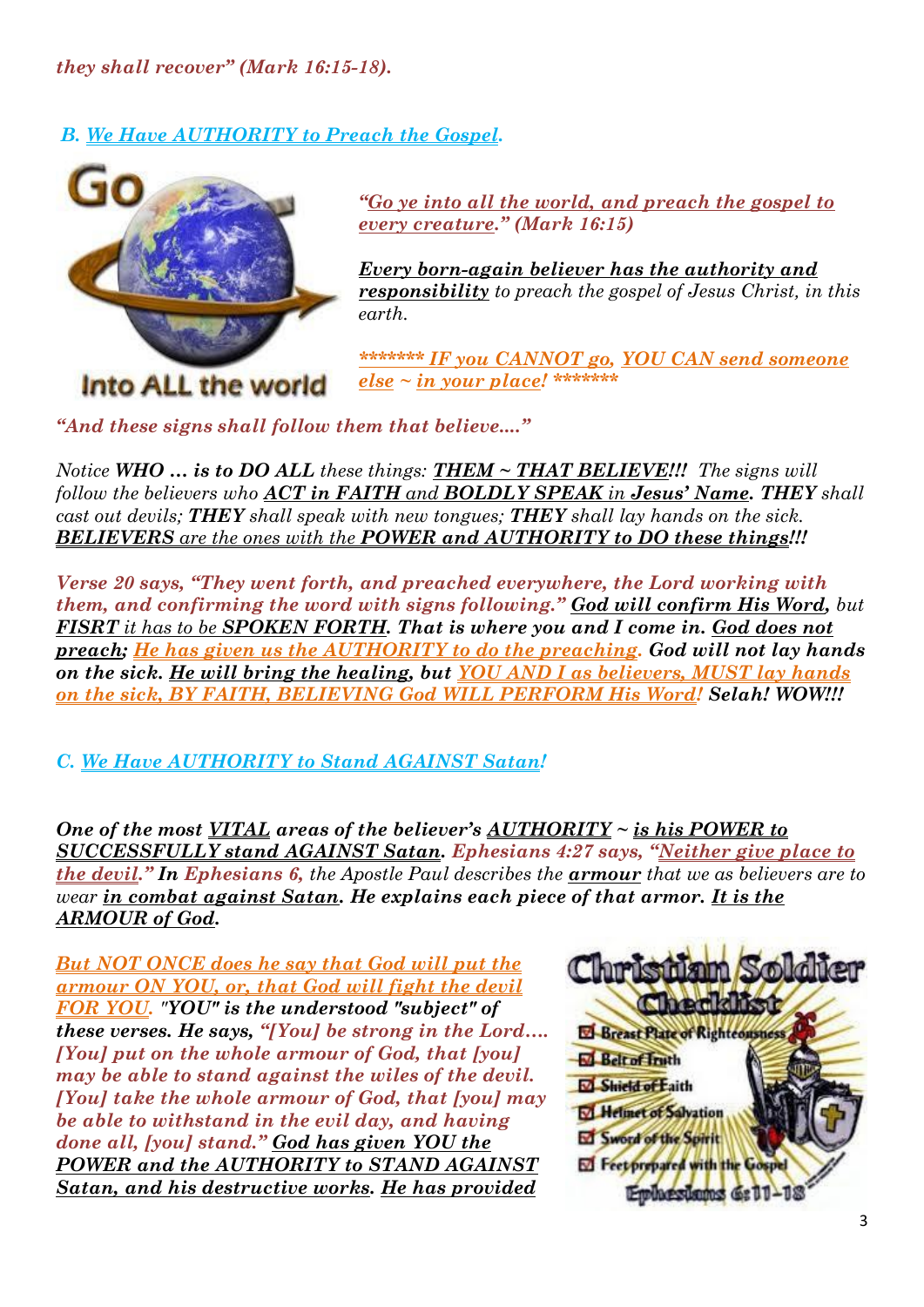*the armour, but it is your responsibility as a believer to PUT ON that armour and STAND AGAINST the devil. James 4:7 says, "[You] resist the devil, and he will flee from you." The armour and the weapons are at YOUR disposal. God is there with YOU, to back His Word; but all that is WORTHLESS -- UNLESS you take your position of authority and assume the responsibility, to use what He has provided! Are you HEARING this?*

*You have the POWER and the AUTHORITY to take the Word of God, the Name of Jesus, and the POWER of the Holy Spirit, and run Satan OUT of your affairs!*

*Don't pray and ask God to fight Satan for you!!! Hello!!!*

*YOU are the one in AUTHORITY! Take your RESPONSIBILITY, and speak DIRECTLY to Satan YOURSELF, and STAND YOUR GROUND ~ FIRMLY!*

*He WILL FLEE!*

*Hallelujah! That's shoutin' time about there! Amen!*

*D. We Are Seated WITH Him in High Authority!*

*In Ephesians 1, Paul prayed a prayer for the body of believers in Ephesus. One part of that prayer was that they know "the exceeding greatness of his power to [those] who believe" (Ephesians 1:19).*

*That EXCEEDING GREAT POWER is the SAME POWER that God used to raise Jesus from the dead, and set Him at His own right hand, in the Heavenlies. Ephesians 1:21 tells us that Jesus is seated "far above all principality, and power, and might, and dominion, and every name that is named."*

*The work God did in Jesus was supreme! He raised Jesus from the dead and set Him FAR ABOVE ALL other authority — not only in this world, but also in the heavenly world. Then verses 22-23 says, that God has put ALL things under His feet and made Him head* 



*over the Church, which is His body. Where are the feet? They are in the body. As believers, we are part of His body and we are seated with Him, in that highly exalted place of AUTHORITY. Praise God! Look at Ephesians 2: "And you hath he quickened, who were dead in trespasses and sins. Even when we were dead in sins, [God] hath quickened us together with Christ, and hath raised us up together, and made us sit together in heavenly places in Christ Jesus" (verses 1, 5-6).*

*We are seated together with Him. Where? FAR ABOVE ALL principality and power and might and dominion! As a believer, you have accepted the substitutionary sacrifice of*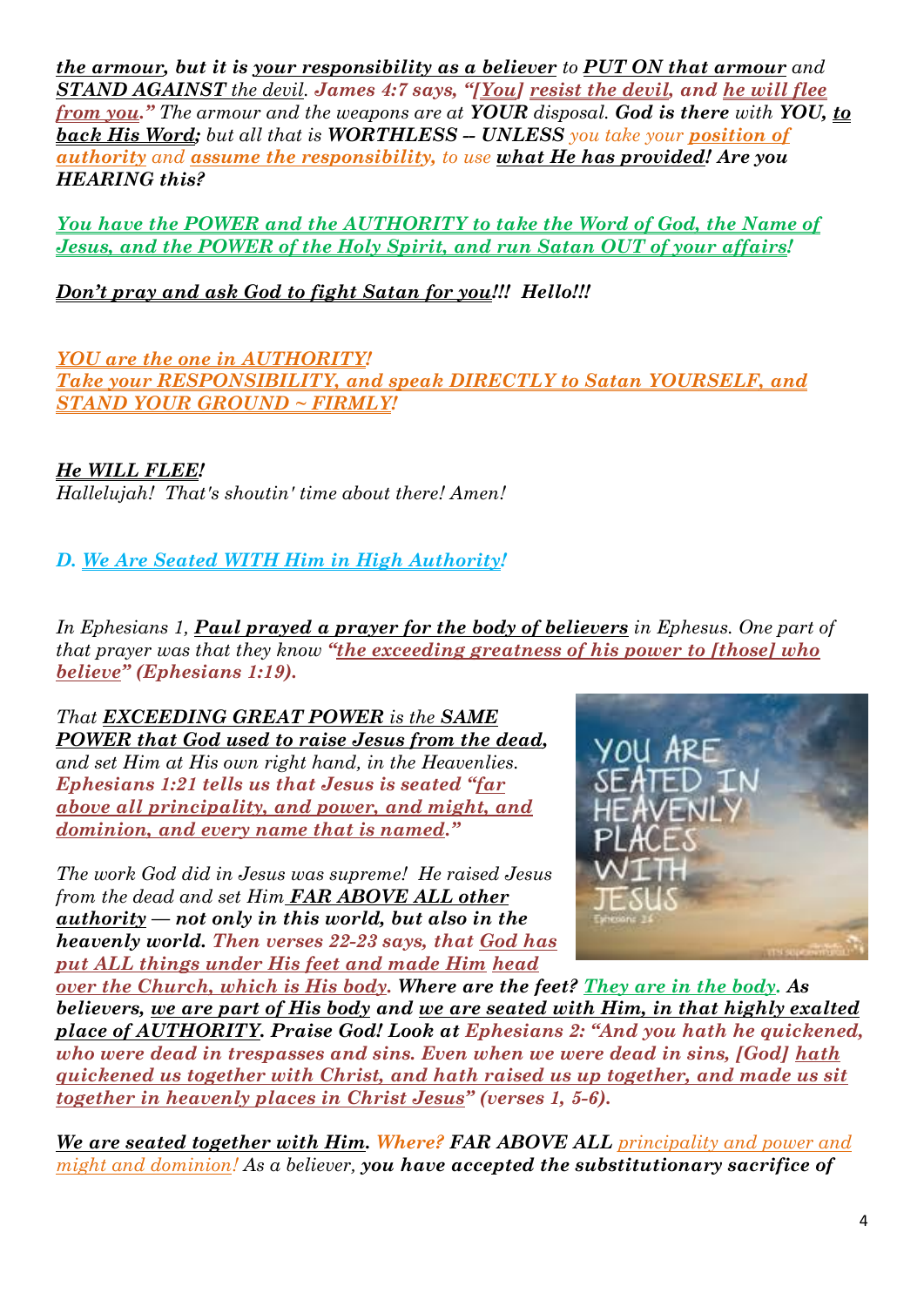*Jesus at Calvary. Therefore, "YOU" are part of His body and are seated with Him, in that heavenly place, equipped with the SAME power, the SAME authority, that He has!*

*The GREAT POWER that God worked in Christ, when He raised Him from the dead, is the SAME CREATIVE POWER of God that worked IN YOU, to make YOU alive, when YOU were dead in YOUR trespasses and sins. The moment you made Jesus Christ the Lord of your life, that SAME POWER was exercised on your dead, unregenerate spirit, causing it to be REBORN ~ in the LIKENESS of God Himself. "Any man who is in Christ Jesus is a new creation: old things have passed away, all things are new, and all things are of God" (2 Corinthians 5:17-18).*

#### *E. We Have the POWER of God's Word to EXERCISE Our AUTHORITY!*

*"And the same day, when the even was come, he saith unto them, Let us pass over unto the other side. And when they had sent away the multitude, they took him even as he was in the ship. And there were also with him other little ships. And there arose a great storm of wind, and the waves beat into the ship, so that it was now full. And he was in the hinder part of the ship,* 



*asleep on a pillow: and they awake him, and say unto him, Master, carest thou not that we perish? And he arose, and rebuked the wind, and said unto the sea, Peace, be still. And the wind ceased, and there was a great calm. And he said unto them, Why are ye so fearful? How is it that ye have no faith? "(Mark 4:35-40).*

*Jesus spoke the words, "Let us pass over unto the other side..."*

*\*\*\*\*\*\*\* And ~ There was enough POWER and AUTHORITY in those WORDS to ACCOMPLISH the job!!! \*\*\*\*\*\*\**

*One thing I want you to notice is that ~ Jesus DID NOT take command of the ship, to see that His words were carried out!!! He walked to the back of the boat ~ and went to sleep! Jesus delegated the authority to His disciples, and they accepted it. But when the storm* 



*came, they were filled with FEAR that the boat would sink. JESUS had to CARRY OUT the RESPONSIBILITY of AUTHORITY, which He had DELEGATED to THEM; by rebuking the wind and the sea.*

*Do you see the parallel here? You are the captain of your ship. YOU HAVE CONTROL over YOUR OWN*

*life — your spirit, your soul and your body! Are you LISTENING??? Hello!!!!!*

*Jesus has DELEGATED POWER, and AUTHORITY, over Satan ~ to YOU as a believer!!!*

*YOU ~ are to give him NO PLACE ~ in YOUR life!*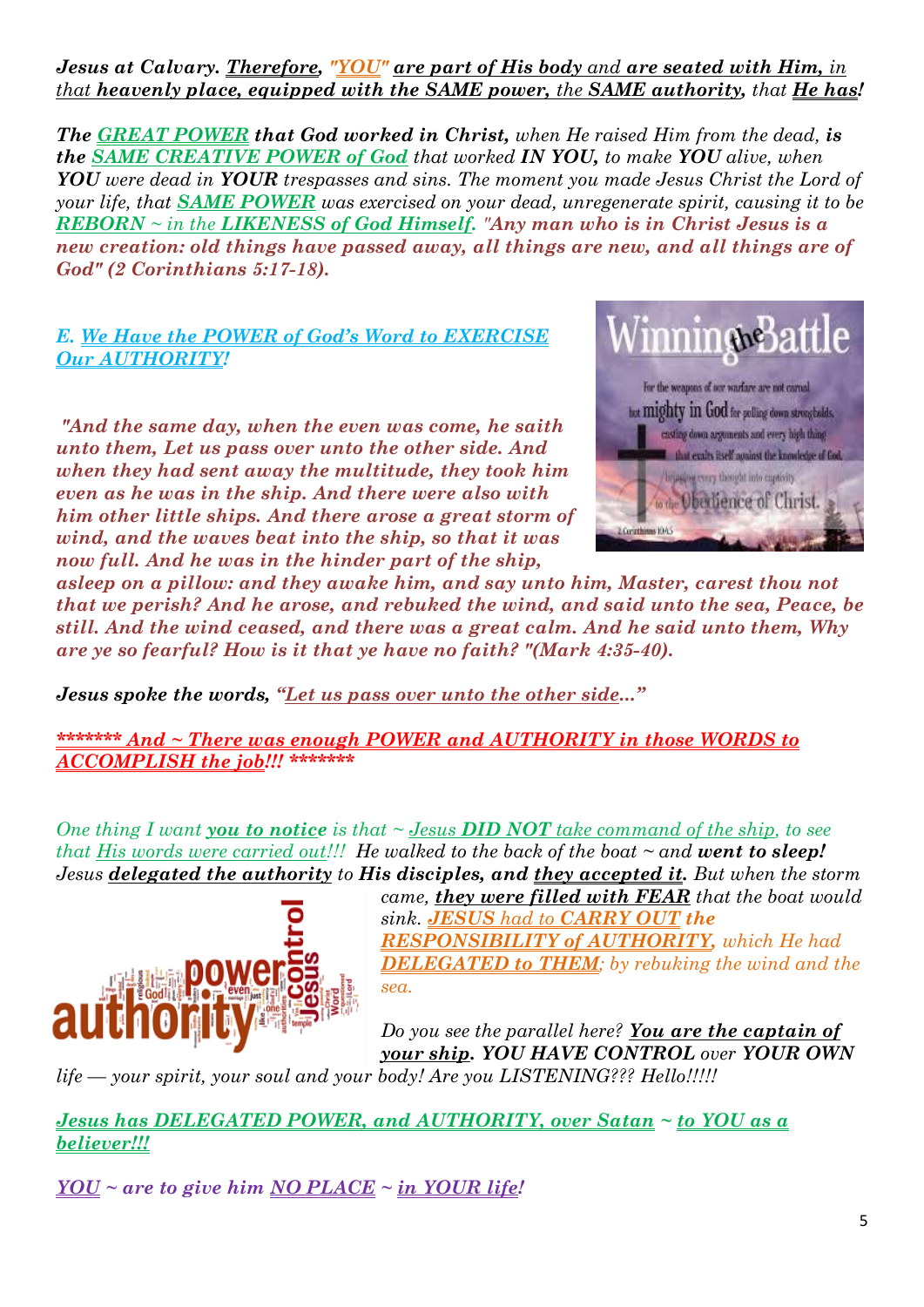*You are born of the Spirit of God. You are filled with the Spirit of God. You have been given the Word of God. Those three elements are enough for you to carry out your SPIRITUAL AUTHORITY, here in the earth! You don't need any more power! You have all the power necessary. You simply have to EXERCISE your AUTHORITY!*

*Jesus has already DONE everything necessary, to SECURE the AUTHORITY and POWER ~ over sin, sickness, demons and fear.*

*YOU* have to employ the **FAITH**  $^{\prime}$ **ACTION**<sup> $\prime$ </sup>  $\sim$  to *RECEIVE* that *AUTHORITY*  $\sim$  and *join forces with Him, in this earth. YOU are the ONE to be STRONG in the Lord and in the POWER of His might. Amen and Amen!*

## *F. We Have AUTHORITY to ACT as NEW Creations!*

*Hebrews 2:14 says, "Forasmuch then as the children are partakers of flesh and blood, he also himself likewise took part of the same." Jesus partook of flesh and blood, so that you could partake of spirit and life. For YOU to partake of that spirit and life, YOU must* 

*take the RESPONSIBILITY, of STANDING in the PLACE of AUTHORITY, as the NEW CREATION ~ IN Christ Jesus, that YOU ARE! You are born again, not of corruptible seed, but of incorruptible, by the Word of God (1 Peter 1:23). It was the Word of Almighty God that was injected into your spirit man, to bring about the new birth in your life. When the Church was first beginning, Acts 12:24 described it as "the Word growing and multiplying." The Word IS IN YOU, but YOU are the one who must be WILLING to ALLOW it to WORK IN YOU!*



*Ephesians 4:21-24 says, "If so be that ye have heard him, and have been taught by him, as the truth is in Jesus: That ye put off concerning the former conversation the old man, which is corrupt according to the deceitful lusts; and be renewed in the spirit of your mind; and that ye put on the new man, which after God is created in righteousness and true holiness."*

*YOU are the one in authority. It is YOUR responsibility to put off the old man — the unregenerate man that you were, before you accepted Jesus. The Holy Spirit does the actual work in you, but YOU must make the decision to allow Him, to do it. God has never forced His will on any person! God takes NO Prisoners! EVER! ONLY who-so-ever WILL ~ may COME! Selah!*

*YOU put off the old man. YOU use the Word of God to renew YOUR mind. YOU put on the new man, which is created in righteousness, and true holiness!*

*G. We Can Minister and Walk FROM a Point of AUTHORITY!*